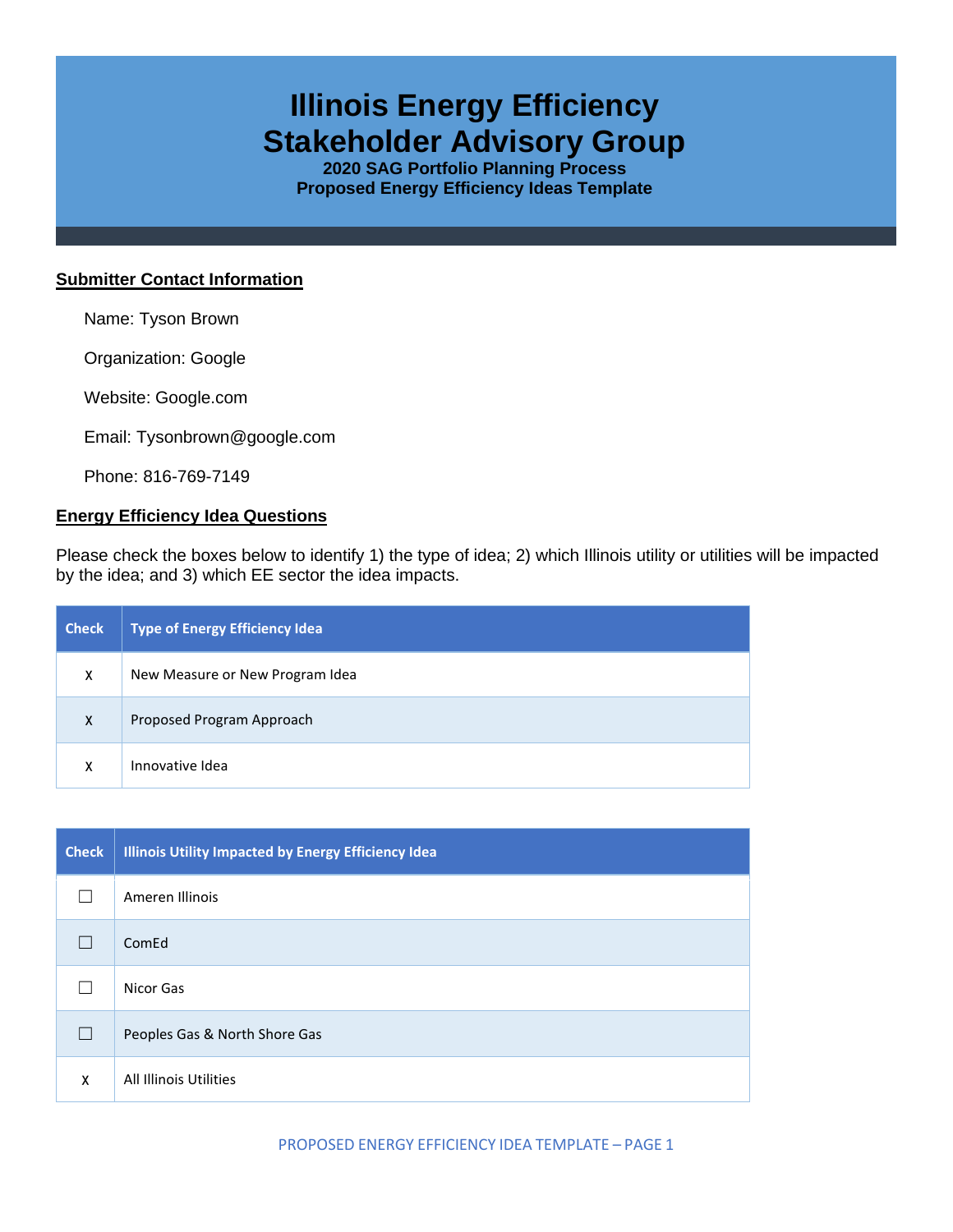| <b>Check</b> | <b>Energy Efficiency Sector Targeted by Energy Efficiency Idea</b>           |
|--------------|------------------------------------------------------------------------------|
| X            | Residential Customers – Single Family (non-income qualified/income eligible) |
| $\mathsf{x}$ | Residential Customers – Multifamily (non-income qualified/income eligible)   |
| X            | Residential Customers – Single Family Income Qualified/Income Eligible       |
| $\mathsf{x}$ | Residential Customers – Multifamily Income Qualified/Income Eligible         |
| X            | Small Business Customers (commercial & industrial sector)                    |
|              | Medium/Large Business Customers (commercial & industrial sector)             |
|              | Other (research & development, emerging technologies, market transformation) |

# **Additional Questions**

1. **Description of Idea:** Describe the proposed idea, including the purpose of the suggested idea and rationale. Describe whether this is an idea that could be implemented in an existing EE program, or whether the idea involves establishing a new measure or program. Please indicate whether additional research may be required before implementation.

*Questions to consider: What issue will this proposed change resolve? Will the proposed change increase participation and result in increased energy savings? Will this reduce costs? Will this increase customer satisfaction? Will this help achieve statutory goals? Will this help increase program penetration?* 

**Proposed Idea** - Utilizing user-friendly augmented reality (AR) and/or remote collaboration tools to enable an end-use customer - virtually assisted by a trained program implementer - to successfully facilitate an energy assessment, energy efficiency kit installation, installation of a smart thermostat or post-installation audit.

Given the nature of this proposed idea being a modification of an existing delivery channel (selfinstallation of EE measures) for some programs and a new delivery approach for other programs (direct install-only programs), it could fall under several categories including:

- A new measure or program idea that can be offered for the duration of the 4-year EE Plan or as a pilot measure or program;
- A proposed program approach that can be offered for the duration of the 4-year EE Plan or as a pilot measure or program; or
- An innovative idea that could be researched during the next EE Plan cycle by utilities, evaluators, SAG, or another advisory group;

#### **Purpose and Rationale** -

PROPOSED ENERGY EFFICIENCY IDEA TEMPLATE – PAGE 2 ● EE Program Implementation Post-Covid-19 - EE programs utilizing direct installation as the primary means of implementation have been paused out of an abundance of caution due to the Covid-19 pandemic. While these programs will most likely resume operations once the risk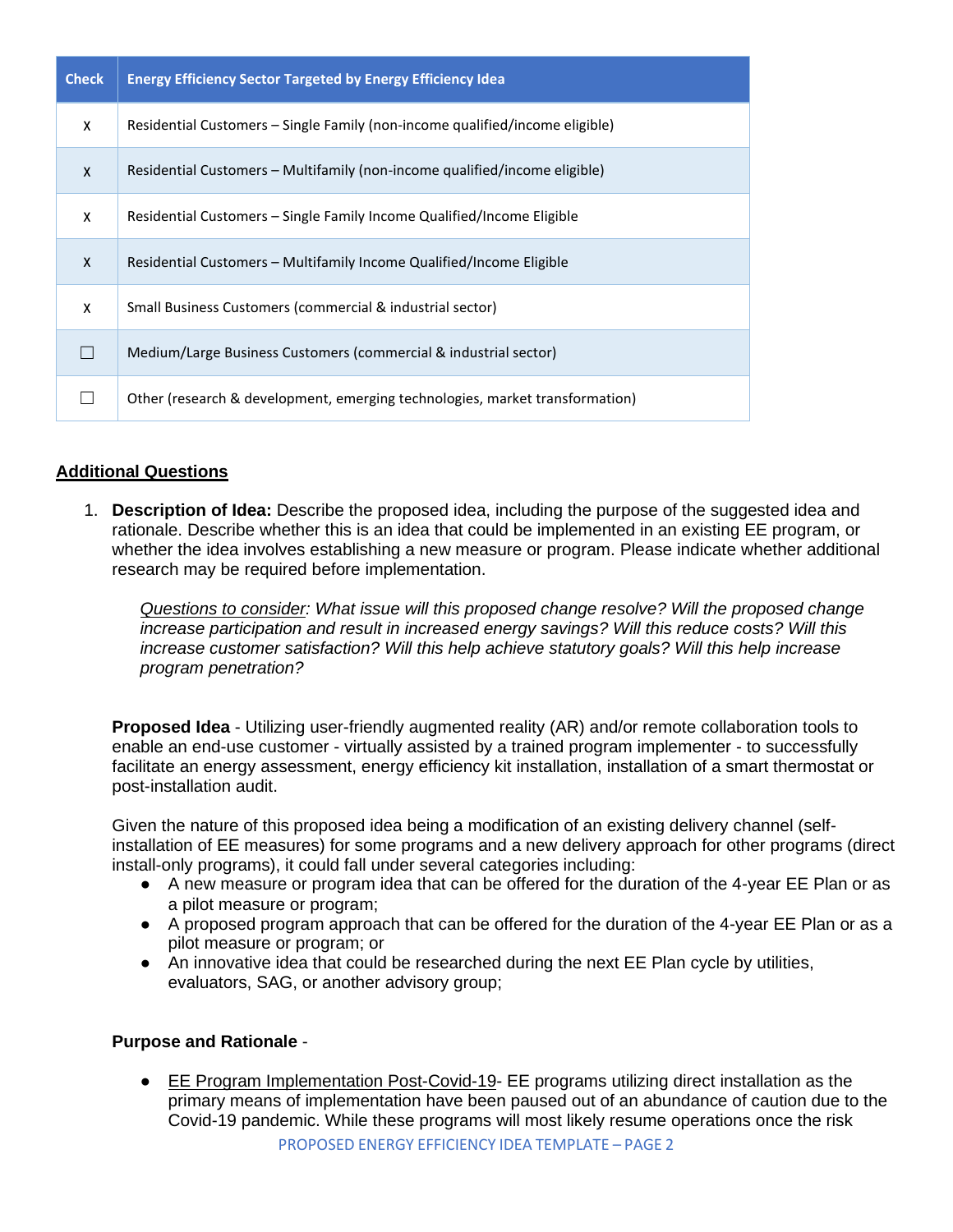associated with direct installations has been mitigated, a portion of the general public will - out of caution or immunological-susceptibility - remain uncomfortable or medically incapable of allowing program implementers to directly install EE measures within their homes. As such, an alternative program delivery channel is needed that either supports the self-installation of energy efficiency measures or provides an additive delivery channel to direct installation as applicable by program.

- Program Participation Implementing the proposed idea would:
	- reduce the volume of customers unable to participate in direct install EE programs due to a perceived risk or immunological susceptibility;
	- reduce leakage associated with self-installation measures such as EE kits by ensuring that the customers are supported properly in real-time in the proper installation of the measures;
	- increase the volume of customers capable of self-installing EE measures or conducting post-installation audits through the utilization of augmented reality and remote collaboration tools. These tools would be utilized by trained program implementers to support the self-installation of EE measures in real-time, ensure proper operation of the measures and educate the end-use customers;
	- increase participation due to the widening of available program hours and program reach. For example, a direct installation typically may only occur Monday through Friday between the hours of 8am - 5pm whereas a virtually-assisted installation may be able to occur from 7am -7pm. Additionally, harder-to-reach customers in rural areas would benefit greatly from a virtually-assisted installation that combines the meaningful interaction and expertise of a professional direct installation with the cost-effectiveness and program flexibility of a self-installation.
- Cost-Effectiveness The proposed idea would reduce the overall cost of implementing a direct installation program by layering in an additional program delivery channel that:
	- reduces program labor by eliminating the need for a program implementer to install the measures if the virtually-assisted installation is chosen over a direct installation by the end-use customer;
	- reduces the need for an M&V evaluator or quality control auditor to physically visit an end-use customer's home to ensure proper installation;
	- reduces leakage and increases net-to-gross impacts by increasing the likelihood of a customer successfully self-installing the EE measures.
- Program Satisfaction The proposed idea would increase program satisfaction and program awareness by ensuring:
	- the customer is adequately educated on the purpose and usage of the measures;
	- $\circ$  the customer receives a quality "white glove" experience while collaborating with a trained program implementer to install the measures.
- 2. **Implementation:** How will this idea be delivered to the target market? Describe marketing strategies used to reach the target market and minimize market confusion.

**Program Delivery** -The proposed idea enables stakeholders to utilize the same program delivery channels as exists today or build upon them additively:

program implementers that currently manage direct installation programs for utilities would be leveraged to facilitate installations of the EE measures by end-use customers who elect for a virtually-assisted self-installation as opposed to a physical, direct installation by the program implementer. This virtually-assisted delivery channel would be incremental to the existing program delivery options available today such as direct installation or non-assisted selfinstallation;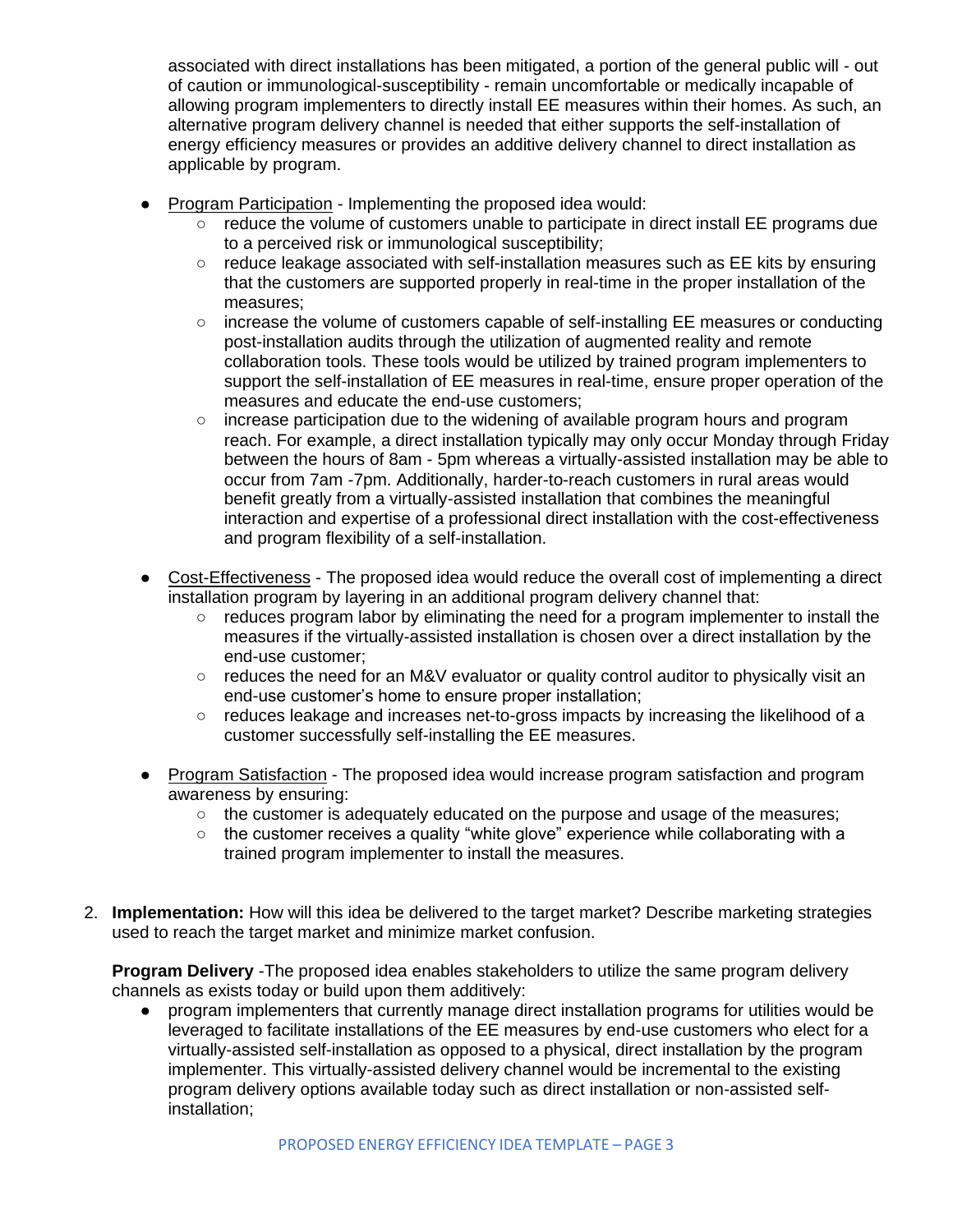- trade ally networks comprised of local contractors who do not currently manage program implementation for utilities would be enabled to facilitate installation of the EE measures by enduse customers who elect for a "virtually supported" self-installation as opposed to a physical, direct installation - directly supporting local economies and small businesses;
- Utilities whose existing budgets cannot support direct installation-only programs can leverage "virtually assisted" self-installations to provide cost-effective programs to their customers while maximizing net-to-gross impacts.

**Market Strategies** -The proposed idea enables stakeholders to utilize the same marketing strategies employed today or build upon them via additional channels:

- program implementers and utilities can market the "virtually assisted" self-installation as a way to ensure that energy efficiency programs can continue to operate in such a way that utility employees, program implementers and end-use customers all remain safe and healthy in a post-Covid world;
- Stakeholders can market the proposed idea similar to existing EE programs that include both a direct installation option and a self-installation option such as smart thermostat programs or EE kit programs. The addition of a virtually-assisted option would provide customers that are not as comfortable with self-installing EE measures the ease of mind associated with professional assistance and would be considered a third program delivery option;
- Due to the more cost-effective nature of a virtually-assisted self-installation in comparison to a direct installation, stakeholders could potentially offer increased incentives for participating in a program via a virtually-assisted channel including increased instant incentives on energy efficient products, bill credits, etc.
- Due to the validation of installation that comes with a virtually-assisted self-installation, utilities can offer self-installed EE measures that traditionally are perceived as leakage-prone due to non-installation such as smart thermostats;
- Market confusion can be mitigated by clearly articulating the value proposition delivered by each channel option. For example-
	- a "non-assisted" self-installation could be offered for customers who elect to self-install and possess the necessary technical skills to complete the installation unencumbered;
	- a virtually-assisted self-installation could be offered for customers who elect to self-install (due to appointment availability, immunological susceptibility, etc.) but do not possess the technical skills required to complete the installation without guidance and support from a trained professional;
	- $\circ$  a direct installation by a program implementer could be offered for customers who elect to have a trained professional complete the installation on their behalf.

# Example Workflows:

#### Virtual Assessment and Smart Thermostat Tele-Installation

1. Enabling the remote assessment of a Resident's program eligibility and HVAC equipment compatibility via Program Implementer and/or Installation Contractor.

#### **Implementation Note:**

- The Resident's eligibility can be verified by the Installation Contractor via the program's existing avenues (i.e. online eligibility portal or via contact center).
- The Resident's HVAC equipment compatibility can be verified via Augmented Reality (AR), via phone (during contact center eligibility verification), or via phone/video by the Installation Contractor.
- 2. Coordinating the fulfillment of smart thermostats to the Resident. **Implementation Note:**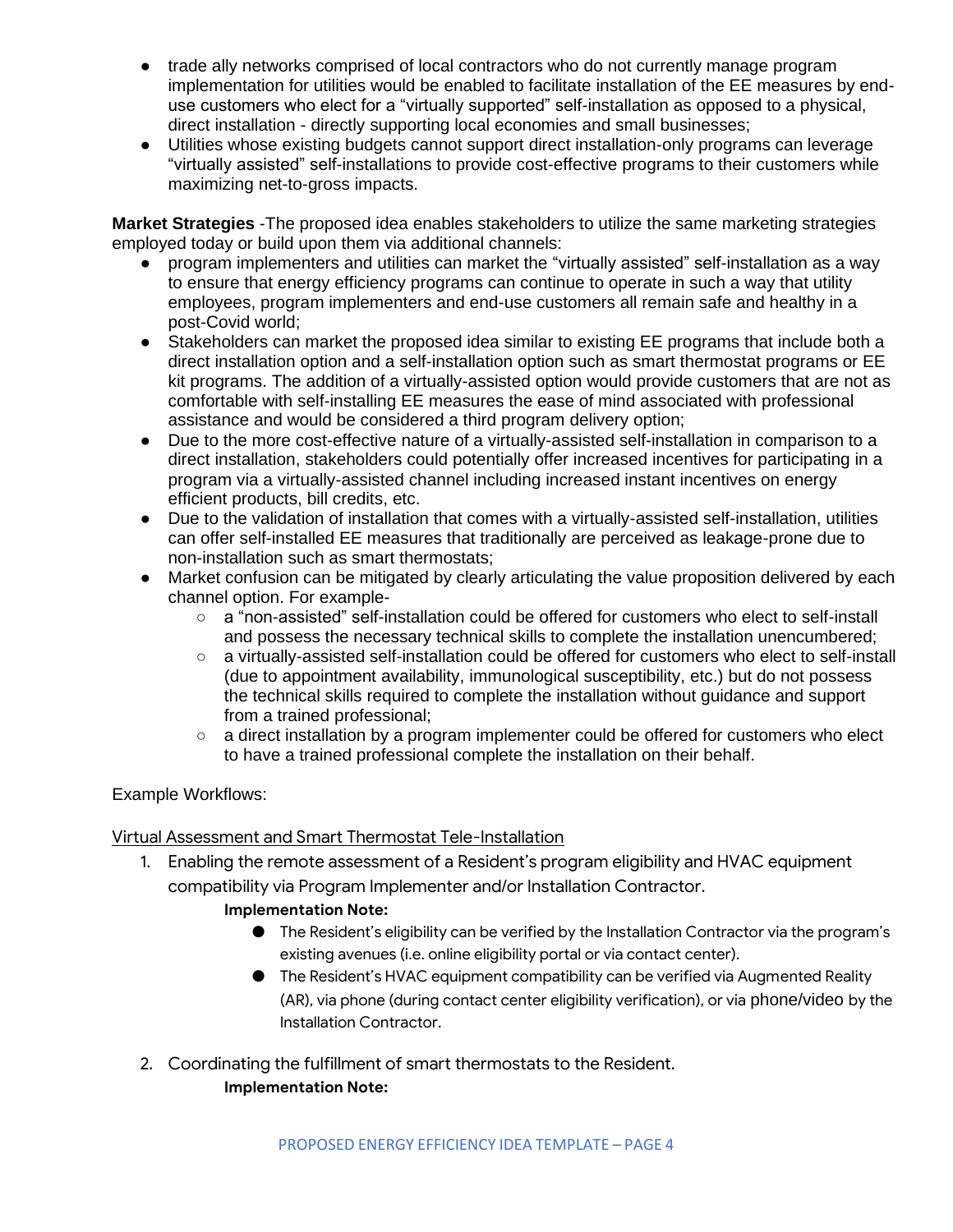- The fulfillment of the smart thermostat to the Resident can be accomplished either via Installation Contractor existing dropship vendor or via Installation Contractor drop-off at the residence.
- 3. Facilitating the scheduling of the "Tele-Appointment(s) to install the smart thermostat, conduct a remote quality check and acquire appropriate documentation and signatures.
	- **Implementation Note:** 
		- Remote collaboration tools can be utilized to facilitate the conversation between the Resident and the Installation Contractor to schedule the "Tele-Appointment(s)".
		- Unified calendars can be utilized to facilitate the actual scheduling itself and for "Tele-Appointment(s)" reminders.
- 4. Supporting the self-installation of the smart thermostat by the Resident.

# **Implementation Note:**

- The Resident can be assisted remotely and in real-time (via AR, video or phone) by the Installation Contractor repurposed to participate in the "tele-installation" of the smart thermostat to ensure its proper installation and maximize customer satisfaction, comfort and energy savings.
- 5. Conducting the virtual "pre and post-installation" quality check by the Resident. **Implementation Note:** 
	- The Resident can be supported remotely and in real-time (via AR, video or phone) by the Installation Contractor repurposed to conduct a "Virtual QC" of the smart thermostat installation to confirm its proper installation, functional state and walk the Resident through the usage of the smart thermostat and its mobile application.
	- As applicable by program requirements the Resident can take pre-installation and post-installation pictures that are time stamped and geo-located - to provide the Installation Contractor for EMV purposes. These can be sent via AR, email, via SMS, or repository.
- 6. Securing appropriate signatures from the Resident and the participating Installation Contractor on documentation necessary for billing purposes and the claiming of energy savings.

# **Implementation Note:**

- Services such as Docusign or others can be employed to facilitate the housing of the required documentation templates, securing the joint signatures and for document retention purposes. These documents can be configured in Docusign to forward to the appropriate document repository once completed.
- Alternate methods include the Installation Contractor emailing a completed form to the Resident and the Resident signing the form, scanning it and emailing it back to the Installation Contractor. These documents can be configured to forward to the appropriate repository once completed.

# Virtual Assessment and Energy Efficiency Kit Tele-Installation

1. Enabling the virtual assessment of program eligibility and energy efficiency kit components via Installation Contractor to ensure the Resident receives the appropriate kit measures.;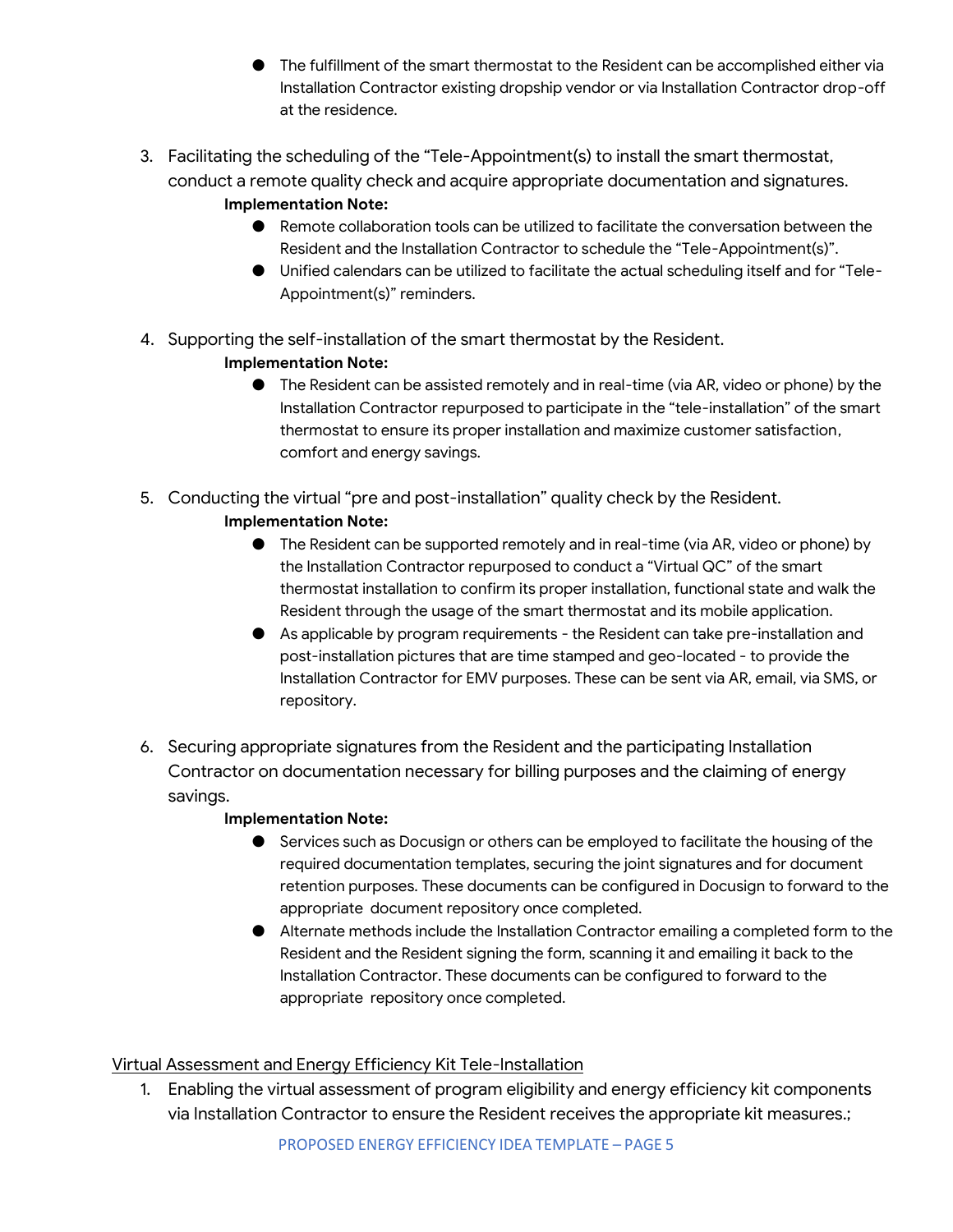#### **Implementation Note:**

- The Resident's eligibility can be verified by the Installation Contractor via the program's existing avenues (i.e. online eligibility portal or via contact center).
- The Resident's HVAC equipment compatibility can be verified via phone (during contact center eligibility verification), or via phone/video by the Installation Contractor.
- The Resident's energy efficiency kit components can be assessed jointly between the Resident and Installation Contractor via AR or remote collaboration tools.
- 2. Coordinating the fulfillment of the energy efficiency kit to the Resident **Implementation Note:** 
	- The fulfillment of the energy efficiency kit to the Resident can be accomplished either via dropship or via Installation Contractor drop-off at the residence.
- 3. Facilitating the scheduling of the "Tele-Appointment(s) to install the energy efficiency kit, conduct a remote quality check and acquire appropriate documentation and signatures. **Implementation Note:** 
	- Remote collaboration tools can be utilized to facilitate the conversation between the Resident and the Installation Contractor to schedule the "Tele-Appointment(s)".
	- Calendar tools can be utilized to facilitate the actual scheduling itself and for "Tele-Appointment(s)" reminders.
- 4. Supporting the self-installation of the kit measures by the Resident

# **Implementation Note:**

● The Resident can be assisted remotely and in real-time (via AR, video or phone) by the Installation Contractor repurposed to participate in the "tele-installation" of the energy efficiency kit measures to ensure their proper installation and maximize customer satisfaction, comfort and energy savings.

# 5. Conducting the virtual Post-Installation quality check by the Resident

# **Implementation Note:**

- The Resident can be supported remotely and in real-time (via AR, video or phone) by the Installation Contractor repurposed to conduct a "Virtual QC'' of the kit measure installations to confirm their proper installation, functional state and walk the Resident through the usage of the measures.
- As applicable by program requirements the Resident can take pre-installation and post-installation pictures that are time stamped and geo-located - to provide the Installation Contractor for EMV purposes. These can be sent via email, via SMS or repository.
- 6. Securing appropriate signatures from the Resident and the participating Installation Contractor on documentation necessary for billing purposes and the claiming of energy savings.

#### **Implementation Note:**

● Services such as Docusign or others can be employed to facilitate the housing of the required documentation templates, securing the joint signatures and for document retention purposes. These documents can be configured in Docusign to forward to the appropriate repository.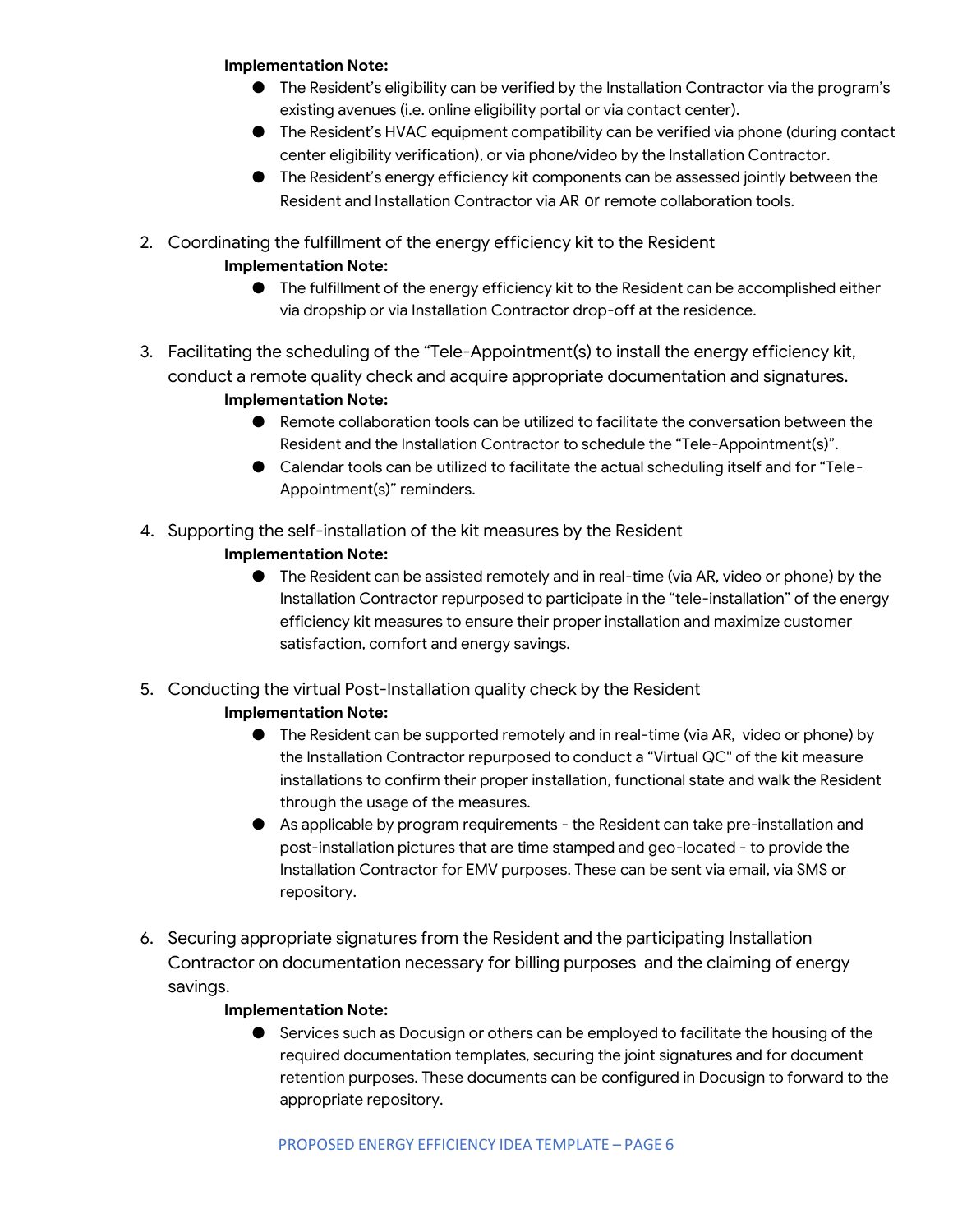3. **Background:** Describe where the idea originated from, including whether this idea has been successfully implemented in other jurisdictions. Provide specific background information that will help utilities and SAG participants understand the proposed idea.

*Questions to consider: In what jurisdiction has this idea been successfully implemented? Do you have information on eligible customers, participation achieved, and/or savings achieved? Do you have access to reports describing the successful idea / program approach?* 

**Idea Origination** - The proposed idea originated out of a need to identify how to best assist:

- Energy Providers in meeting their mandates, goals and grid requirements for energy efficiency and peak load reduction;
- Programs Implementers in mitigating the consequences to their business during and post-Covid;
- Local trade allies in ensuring business continuity during and post Covid-19;
- Customers in reducing energy consumption and saving money as their habits change, their time at home increases and their household budgets tighten;
- Everyone in remaining safe and healthy during challenging times.

**Successful Implementation** - Given the unexpected nature of the Covid-19 pandemic, stakeholders have had to shift traditional operations quickly to meet the challenging needs of their workforces and customers. As such, there is not a significant amount of precedence for virtually-assisted selfinstallations as of yet, however, we are aware of multiple initiatives underway to bring these types of program delivery mechanisms to market nationwide.

While the concept of a virtually-assisted self-installation is more novel within the EE space, the idea of implementing EE programs with a self-installation channel is established and has proven to be successful and effective. Furthermore, the addition of a virtually-assisted option for self-installation reduces several of the challenges traditionally associated with self-installations including leakage, installation feasibility and segment reach.

4. **Idea Impact:** Provide additional information on the customer segment that will be targeted with the program idea, including how and why this idea will have a positive impact on customers participating in Illinois EE programs.

*Questions to consider: What level of impact will this idea have on current EE programs? How much additional market share do you estimate this change will impact?*

The customer segments that could be targeted include:

- Residential Customers Single Family (non-income qualified/income eligible)
- Residential Customers Multifamily (non-income qualified/income eligible)
- Residential Customers Single Family Income Qualified/Income Eligible
- Residential Customers Multifamily Income Qualified/Income Eligible
- Small Business Customers (commercial & industrial sector)

Additionally, the proposed idea would drive benefit to these customer segments by:

- ensuring EE programs can continue to operate safely and effectively post-Covid;
- enabling the meaningful interaction of a direct installation while delivering the cost-effectiveness of a self-installation;
- increasing the eligible pool of potential participants who may not be able to participate in existing programs due to a lack of schedule flexibility, immunological susceptibility, or technical expertise.